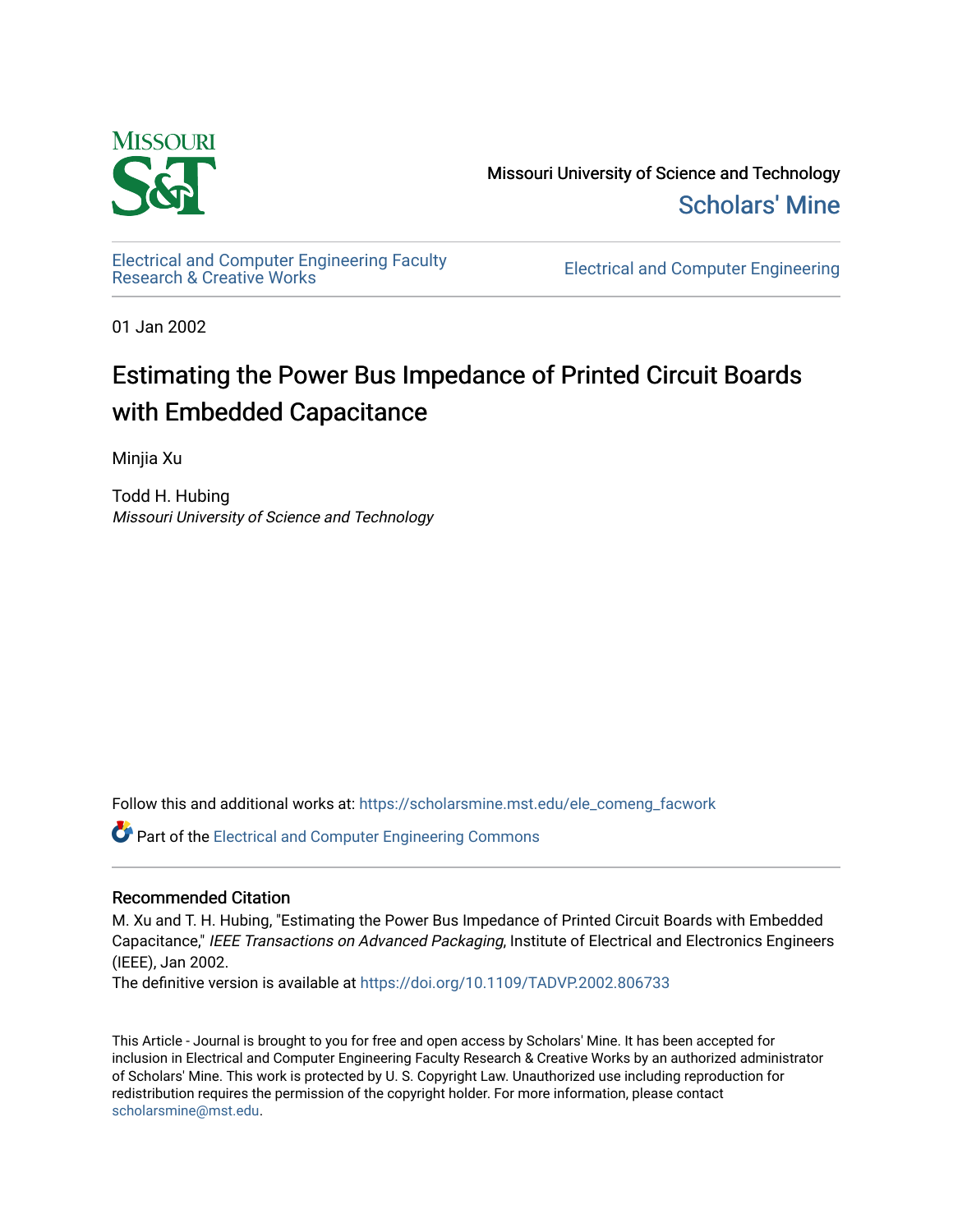# Estimating the Power Bus Impedance of Printed Circuit Boards With Embedded Capacitance

Minjia Xu*, Member, IEEE,* and Todd H. Hubing*, Senior Member, IEEE*

*Abstract—***Embedded capacitance is an alternative to discrete decoupling capacitors and is achieved by enhancing the natural capacitance between closely spaced power and return planes. This paper employs a simple cavity model to investigate the features affecting the power bus impedance of printed circuit boards with embedded capacitance.**

*Index Terms—***Cavity theory, conduction loss, dielectric loss, embedded capacitance (buried capacitance), power bus decoupling, power bus impedance, power bus modeling, power bus noise (delta-I noise, ground bounce noise, simultaneous switching noise), power bus resonance, power plane, quality factor, return plane.**

#### I. INTRODUCTION

**N**OISE on the power bus due to a sudden change in the current drawn by active devices (delta-I noise) is a common problem in high-speed printed circuit board (PCB) and multichip module (MCM) designs [1], [2]. Delta-I noise can result in signal integrity problems and is a potential source of radiated electromagnetic interference (EMI) [3]. Decoupling capacitors are commonly used to mitigate delta-I noise. Typical high-speed digital designs require dozens or even hundreds of discrete decoupling capacitors. These capacitors take up space and can reduce the reliability of the product. In addition, the effective frequency range of discrete decoupling capacitors on printed circuit boards is generally limited to several hundred megahertz due to the interconnection inductance [4].

Embedded capacitance is an alternative to discrete decoupling capacitors for reducing power bus noise [5]–[7]. This method takes advantage of the natural capacitance between solid power and return planes. In most PCB designs, this natural capacitance is too small to be effective. However, by minimizing the distance between the two solid planes and filling this space with a material that has high relative permittivity, the board capacitance can be greatly enhanced. As a result, it may be possible to eliminate the local decoupling capacitors (e.g., capacitors with a value of 0.01 microfarads or smaller) in boards with embedded capacitance. Normally, bulk decoupling capacitors (e.g., capacitors with a value of 1 microfarad or greater) are still used in boards with embedded capacitance to reduce low-frequency power bus noise.

With closely spaced power–return plane pairs for power distribution, embedded capacitance boards can achieve very low power bus impedance over a wide frequency range (generally

Manuscript received February 29, 2000; revised September 23, 2002.

M. Xu is with the Hewlett-Packard, San Diego, CA 92127-1801 USA.

T. H. Hubing is with the Department of Electrical and Computer Engineering, University of Missouri-Rolla, Rolla, MO 65409 USA.

Digital Object Identifier 10.1109/TADVP.2002.806733

much less than 1  $\Omega$  above a few megahertz) [8]. The impedance associated with active devices mounted on the board surface tends to be much higher than the power bus impedance. Therefore, most active devices can be modeled as current sources. The power bus voltage at one location due to the current drawn by a component at another location can be calculated using

$$
V_{noise} = I_{device} \times Z_{21} \tag{1}
$$

where  $Z_{21}$  is the power bus transfer impedance between these two locations. Several texts and papers have proposed methods to estimate the total transient current drawn by active devices (e.g., [9]–[11]). Regardless of the technique used to determine the source current, the key to reducing the power bus noise voltage is minimizing the power bus transfer impedance at all frequencies of interest.

At low frequencies, the behavior of a closely spaced power–return plane pair can be described by a lumped-element model [4]. However, at frequencies where the dimensions of the board are not electrically small, it is necessary to use complex distributed models. Rubin and Becker have modeled electrically large printed circuit boards using a grid of lumped resistors, capacitors and inductors [12]. Novak used a grid of transmission lines to model power bus structures [13]. Shi and Fan developed a circuit extraction approach based on an integral equation formulation for analyzing power bus systems [14]. Each of these techniques can be used in conjunction with SPICE models of active devices to simulate the behavior of printed circuit boards with power–return plane pairs. In addition, general two-dimensional (2-D) or three-dimensional (3-D) full wave numerical methods such as FDTD, FEM, and MoM have also been applied to model printed circuit boards with power–return plane pairs [15], [16]. However, these models are relatively complex, and they require a significant amount of time and expertise to implement properly.

Several investigators have used a cavity model to characterize the power bus systems of printed circuit boards with solid power and return planes [13], [17]–[20]. The input and the transfer impedance expressions resulting from the cavity model of closely spaced power–return plane pairs are relatively simple and reasonably intuitive. This paper uses a cavity model to analyze printed circuit boards with embedded capacitance. The model results are validated by power bus impedance measurements. According to the cavity model, the magnitude of the power bus impedance near resonances is determined by the quality factor of the cavity structure. This paper examines the quality factor for typical embedded capacitance geometries, and determines the dominant source of loss affecting the amplitude of power bus resonances.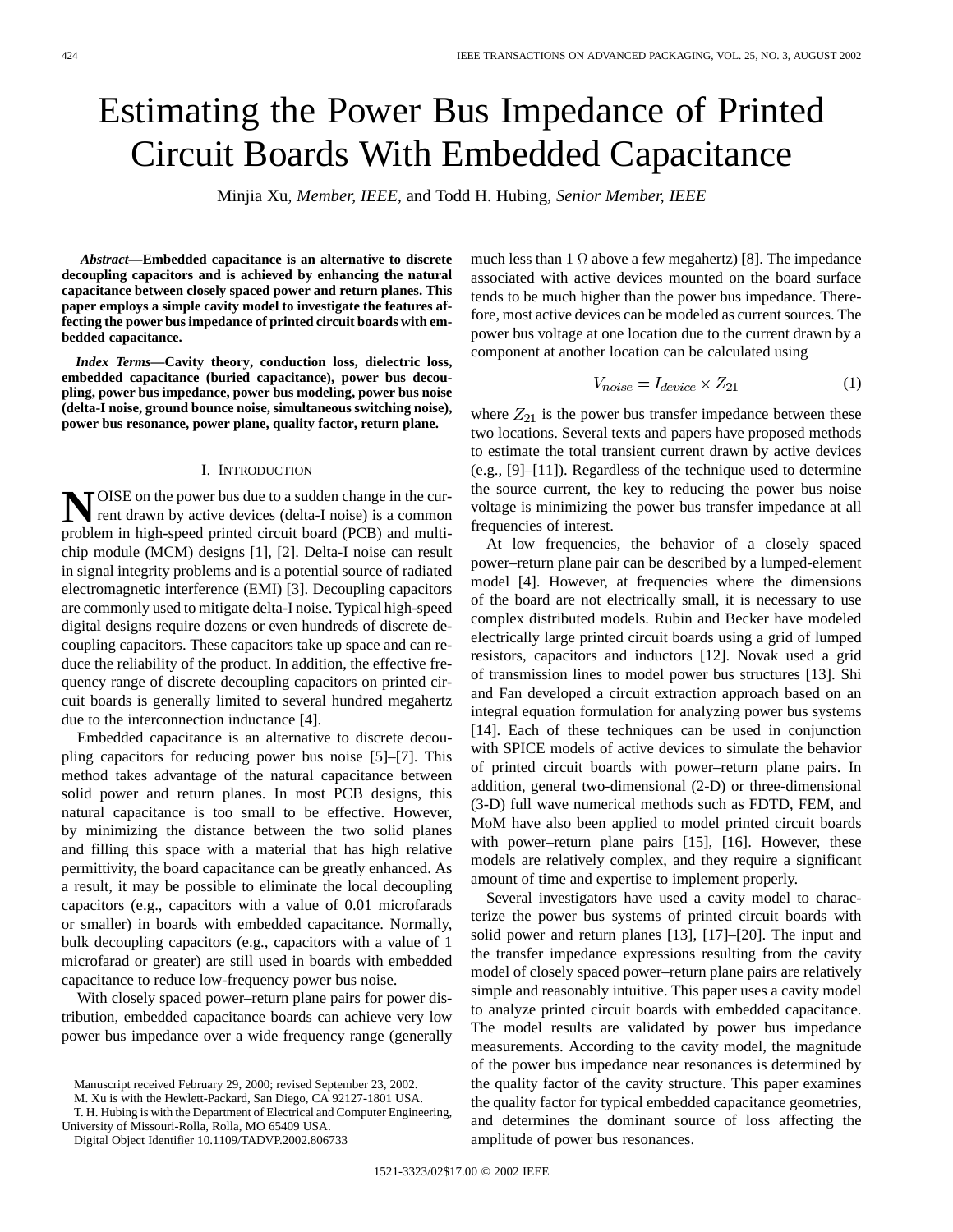

Fig. 1. Geometry of a rectangular power–return plane structure.

#### II. CAVITY MODEL FOR CLOSELY SPACED POWER-RETURN PLANE PAIRS

The structure under study is a rectangular power–return plane pair separated by a dielectric substrate as shown in Fig. 1. Since embedded capacitance boards are electrically thin, they can be modeled as a 2-D  $TM_z$  cavity with two perfect electric conductor (PEC) walls representing the power and return planes. The sides of the rectangular board can be modeled with four perfect magnetic conductor (PMC) sidewalls. The feed port is modeled using a  $z$ -directed current source located at  $(x_i, y_i)$  with an electrically small rectangular cross section of size  $(dx_i, dy_i)$ . The receiving port located at  $(x_j, y_j)$  has an electrically small rectangular cross section of size  $(dx_i, dx_j)$ . The transfer impedance between these two ports is given by

$$
Z_{ij} = j\omega\mu h \sum_{m=0}^{\infty} \sum_{n=0}^{\infty} \frac{\chi_{mn}^2}{ab(k_{xm}^2 + k_{yn}^2 - k^2)} \cos(k_{yn}y_i)
$$
  
 
$$
\times \cos(k_{xm}x_i) \sin\left(\frac{k_{yn}dy_i}{2}\right) \sin\left(\frac{k_{xm}dx_i}{2}\right)
$$
  
 
$$
\times \cos(k_{yn}y_j) \cos(k_{xm}x_j) \sin\left(\frac{k_{yn}dy_j}{2}\right) \sin\left(\frac{k_{xm}dx_j}{2}\right)
$$
(2)

where  $k_{xm} = m\pi/a$ ,  $k_{yn} = n\pi/b$ ,  $k = \omega \sqrt{\epsilon_0 \epsilon_r \mu}$ . for  $m = n = 0$ ;  $\chi^{2}_{mn} = 2$  for  $m = 0$  or  $n = 0$ ;  $\chi^{2}_{mn} = 4$  for  $m \neq 0, n \neq 0$  [13], [18], [19]. With  $i = j$ , the input impedance at the feed port becomes

$$
Z_{in} = j\omega\mu h \sum_{m=0}^{\infty} \sum_{n=0}^{\infty} \frac{\chi_{mn}^2 \cos^2(k_{yn} y_i) \cos^2(k_{xm} x_i)}{ab(k_{xm}^2 + k_{yn}^2 - k^2)} \times \operatorname{sinc}^2\left(\frac{k_{ym} dy_i}{2}\right) \operatorname{sinc}^2\left(\frac{k_{xm} dx_i}{2}\right). \tag{3}
$$

In a typical printed circuit board, the transient current flows through a lead or a via to reach the power or the return plane. For a coaxial feed such as this, the feed port can be represented by a square whose effective cross-section is equal to the area of the circular feed probe [22].

Equations (2) and (3) assume that the structure is lossless. However, power–return plane pairs in real printed circuit boards exhibit losses due to the finite resistance of the copper walls, loss in the dielectric, radiation loss, losses due to surface waves induced on the outer surface of the copper, and losses due to the power dissipated in the components. For an unpopulated thin power–return plane structure with a reasonably good dielectric and conductor, it has been shown that the transfer and input impedance is still approximately determined by (2) and (3) as long as  $k^2$  is replaced by  $-\gamma^2$  [23], where

$$
\gamma^2 = -k^2 \left[ 1 - \frac{j(1+j)R_s}{kh\eta} \right].
$$
\n(4)

In (4),  $\eta$  is the intrinsic impedance of the dielectric substrate,  $R_s$ is the surface impedance of the two conducting planes, and  $k$  is the wave number in the lossy dielectric substrate represented by

$$
k = \omega \sqrt{\mu_0 \varepsilon_0 \varepsilon_r (1 - j \tan \delta)} \tag{5}
$$

where  $\tan \delta$  is the loss tangent of the dielectric substrate between two solid planes.

The input and transfer impedances given by (2) and (3) are expressed as double infinite series that need to be truncated in practical calculations. The number of terms needed for convergence can be determined by the highest frequency of interest [18]. The computation can be accelerated by reducing the double infinite series to a single infinite series using trigonometric Fourier series [24].

To validate the cavity model, the input impedance of a 15.6-cm by 10.6-cm double-sided FR4 board was calculated according to (3)–(5). The dielectric layer between two solid planes was 30 mils thick with a relative permittivity equal to 3.86 and a loss tangent equal to 0.019. The board was fed by an SMA jack at location (4.6 cm, 2.6 cm). The radius of the center conductor for the SMA jack was 30 mils. The input impedance of this test board was measured using an HP4291A impedance analyzer from 1 MHz to 1.8 GHz. The cavity model estimate for the magnitude of the input impedance agreed pretty well with the measurement as demonstrated in Fig. 3. The calculations were performed up to  $m = n = 1000$  to achieve a 5% maximum error at all resonant frequencies. Compared to the measurement results, the calculated resonant peaks were slightly higher at the cavity resonance frequencies. This difference may have been due to the PMC boundary assumption in the cavity model, which neglected the fringing field at the board edges.

Fig. 3 provides another example where the cavity model was used to calculate the first null and peak of the input impedance for a 15-cm by 10-cm board [25]. The two planes of the board were separated by a layer of 55-mil FR4 with a relative permittivity equal to 4.3 and a loss tangent equal to 0.2. The board was fed by a low impedance 85-mil semi-rigid probe at (4 cm, 5 cm). The radius of the probe's center conductor was 10-mils. Using an HP4291A impedance analyzer, it was found that the input impedance of the structure exhibited a series resonance at 198 MHz, and a cavity resonance at 488 MHz. The cavity modeling results were obtained by truncating the double infinite series in equation (3) at  $m = n = 300$ .

As shown in Figs. 2 and 3, the impedance of the power–return plane pair exhibits a series of poles corresponding to the cavity resonances. To help understand this behavior, an equivalent circuit based on the modal expansion method for the power–return plane structure is shown in Fig. 4. In this equivalent cir-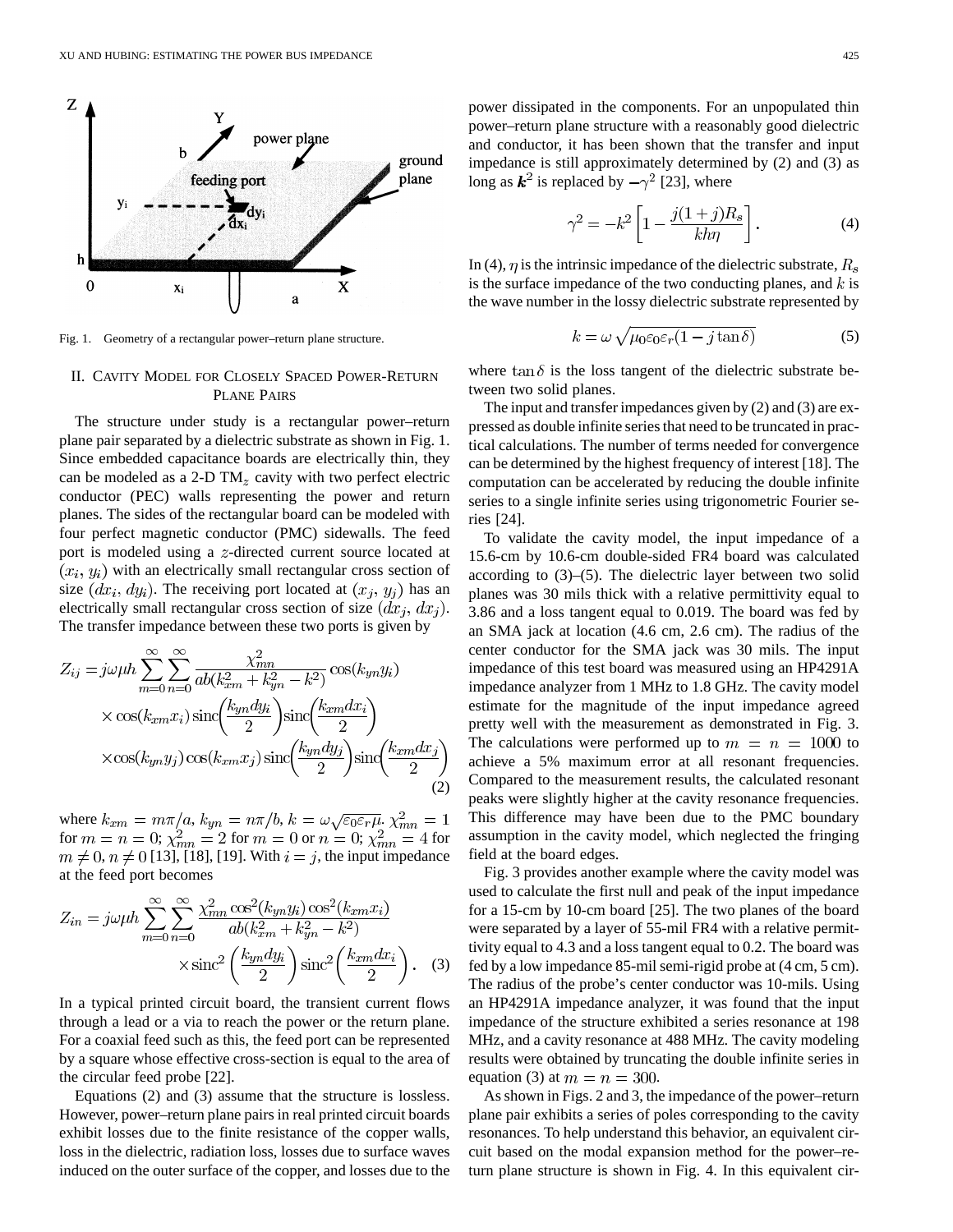

Fig. 2. Input impedance of a 10-mil thick 15.6-cm by 10.6-cm double-side FR4 test board fed by an SMA jack at location (4.6 cm, 2.6 cm): measurement vs. lossy cavity modeling results.



Fig. 3. Input impedance of a 10-mil thick 15-cm by 10-cm double-side FR4 test board fed by an SM jack at location (4 cm, 5 cm): measurement vs. lossy cavity modeling results.

cuit, the impedance contributed by the  $TM_{mn}$  mode is modeled by an LCR parallel branch with a resonant frequency equal to the cutoff frequency of this mode. The contribution to the total impedance from the  $TM_{mn}$  mode is given by

$$
Z_{mn} = \frac{1}{j\omega C_{mn} - j/(\omega L_{mn}) + 1/R_{mn}}\tag{6}
$$

where

$$
C_{mn} = \frac{ab\varepsilon_0 \varepsilon_r}{h\chi_{mn}^2} \frac{1}{A^2B^2} \qquad L_{mn} = \mu h \frac{\chi_{mn}^2}{ab} \frac{A^2B^2}{k_{xm}^2 + k_{yn}^2}
$$

$$
A = \text{sinc}\left(\frac{k_{yn}dy_i}{2}\right)\text{sinc}\left(\frac{k_{xm}dx_i}{2}\right)
$$

$$
B = \cos(k_{yn}y_i)\cos(k_{xm}x_i). \tag{7}
$$



Fig. 4. Equivalent circuit for a lossy power–return plane structure.



Fig. 5. Narrow-band equivalent circuit for a lossy power–return plane structure.

The magnitude of the input impedance for the power–return plane pair is finite around the cavity resonances due to the various losses inside the structure. The equivalent loss resistance  $R_{mn}$  for the resonant TM $_{mn}$  mode can be expressed as

$$
R_{mn} = \frac{Q_{mn}}{\omega_{mn} C_{mn}}.\tag{8}
$$

A narrow-band equivalent circuit for the power–return plane structure near the resonant frequency of the  $TM_{mn}$  mode is provided in Fig. 5. In this equivalent circuit,  $C_{\le}$  and  $R_{\le}$  represent the total contribution to the power bus input impedance from those modes whose cutoff frequency is lower than the cutoff frequency of the TM<sub>mn</sub> mode,  $\omega_{mn}$ .  $L_{>}$  and  $R_{>}$  represent the contribution of all modes whose cutoff frequency is higher than  $\omega_{mn}$ . Although the magnitude of the input impedance around the resonance cannot be directly calculated from  $R_{mn}$ , it is generally dominated by the contribution from the resonant branch. At a frequency  $\omega_0$  that is slightly higher than  $\omega_{mn}$ , the contribution from this dominant branch can be calculated using [26]

$$
Z_{mn}(\omega_0) = \frac{R_{mn}}{1 + 2jQ_{mn}\frac{(\omega_0 - \omega_{mn})}{\omega_{mn}}}.
$$
\n(9)

Substituting (7) and (8) into (9) yields

$$
Z_{mn}(\omega_0) = \frac{\chi^2 A^2 B^2}{C_{Board}} \times \frac{1}{\frac{\omega_{mn}}{Q_{mn}} + 2j(\omega_0 - \omega_{mn})}
$$
(10)

where  $C_{Board} = ab\varepsilon_0 \varepsilon_r/h$ . According to (10), the magnitude of the power bus input impedance near the resonances is related to the location and the dimension of the feeding port, the board capacitance, and the quality factor of the structure. Higher loss in the cavity results in a lower quality factor, which in turn leads to a lower power bus impedance near resonant frequencies.

As stated before, power–return plane structures in real printed circuit boards exhibit conductive, dielectric, radiation, surface wave, and component losses. Formulas for the quality factor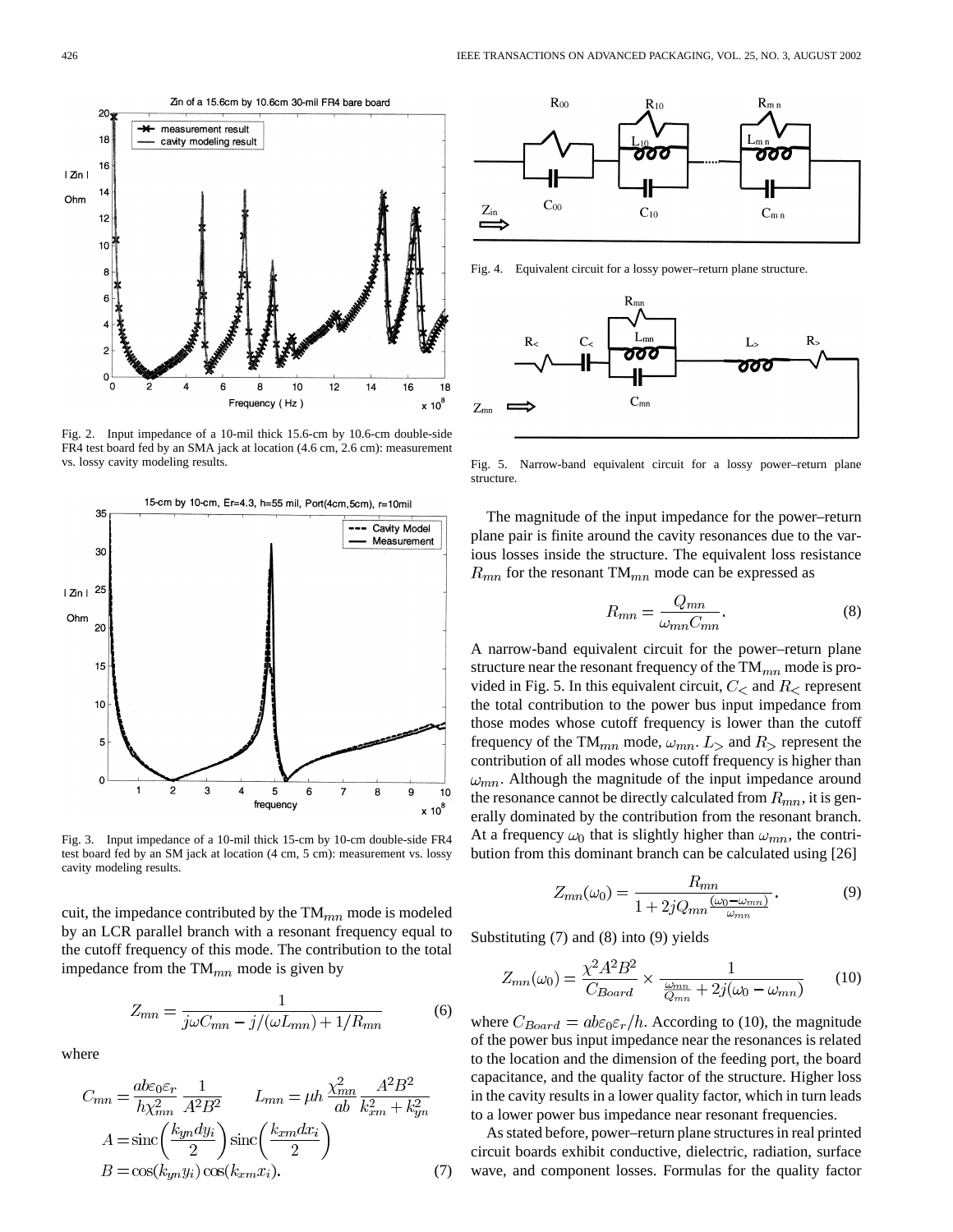due to conductive loss and dielectric loss are well documented [27], [28]. For very thin dielectric layers between power and return planes with arbitrary shape, an approximate formula for the quality factor due to conductive losses in the top and bottom planes is given by

$$
Q_c \approx h \sqrt{\pi f \mu \sigma}.
$$
 (11)

The quality factor due to the dielectric loss is given by

$$
Q_d = \frac{1}{\tan \delta}.\tag{12}
$$

In general, the quality factor due to the radiation loss has to be numerically evaluated for a specific mode. However, an approximate closed-form expression is provided in [21] for the quality factor due to the radiation loss of the dominant  $TM_{10}$  mode for rectangular structures with thin dielectric layers. This approximation is

$$
Q_{rad} \approx \frac{3}{16} \frac{\varepsilon_r L_e \lambda_0}{pc_1 w_e h}
$$
 (13)

where

$$
p = 1 + \frac{a_2}{10} (k_0 w_e)^2 + (a_2^2 + 2a_4) \left(\frac{3}{560}\right) (k_0 w_e)^4
$$
  
+  $c_2 \left(\frac{1}{5}\right) (k_0 L_e)^2 + a_2 c_2 \left(\frac{1}{70}\right) (k_0 w_e)^2 (k_0 L_e)^2$   
 $a_2 = -0.16605 \quad a_4 = 0.00761 \quad c_2 = -0.0914153$   
 $c_1 = \frac{1}{n_1^2} + \frac{2/5}{n_1^4} \quad n_1 = \sqrt{\varepsilon_r \mu_r}.$  (14)

 $W_e$  and  $L_e$  are the effective dimensions of the structure after accounting for the fringing effect. Surface wave losses are usually very small compared to the other losses in typical power–return pair geometries, and can be safely neglected. Consequently, the overall quality factor for an unpopulated printed circuit board can be approximated as

$$
\frac{1}{Q} \approx \frac{1}{Q_c} + \frac{1}{Q_d} + \frac{1}{Q_{rad}}.\tag{15}
$$

In general,  $Q$  is associated with a specific cavity mode, and is a function of frequency.

### III. POWER BUS IMPEDANCE OF EMBEDDED CAPACITANCE BOARDS

As part of research for the embedded decoupling capacitance (EDC) project led by the National Center for Manufacturing Sciences (NCMS), a variety of boards employing embedded capacitance were evaluated [29]. The swept frequency power bus input impedance of each test board was measured using an HP8753D network analyzer between 30 kHz and 5 GHz. In this section, the measured power bus impedance results are analyzed using the cavity model.

#### *A. Power Bus Resonant Frequency Analysis*

According to the cavity model, the input impedance of a lossless power–return plane structure is dominated by the board capacitance at frequencies below the first series resonance. At fre-

TABLE I RESONANT FREQUENCIES FOR THE 15.6 cm BY 10.6 cm FR4 BARE BOARD (MHZ)

| Mode     | TM 10  | TM 01        | TM 11  | TM 20  | TM 21  |
|----------|--------|--------------|--------|--------|--------|
| Modeling | 489.4  | 720.3        | 870.8  | 978.8  | 1215.3 |
| Measured | 486.7  | 718.4        | 873.5  | 974.7  | 1217.6 |
| Mode     | TM 02  | <b>TM 30</b> | TM 12  | TM 31  | TM 22  |
|          |        |              |        |        |        |
| Modeling | 1440.5 | 1468.2       | 1521.4 | 1635.4 | 1741.6 |

quencies above the first resonance, the input impedance is inductive except around cavity resonant frequencies given by

$$
f_{mn} = \frac{1}{2\pi\sqrt{\mu\varepsilon}}\sqrt{\left(\frac{m\pi}{a}\right)^2 + \left(\frac{n\pi}{b}\right)^2}.
$$
 (16)

The resonant frequencies for a 15.6-cm by 10.5-cm doublesided FR4 test board were calculated according to (16) up to 1.8 GHz. The calculated resonance frequencies are compared to the measured resonant frequencies in Table I.

Due to the location of the measurement port, some modes were not excited and do not appear in the measurement results plotted in Fig. 2. Nevertheless, the resonant frequencies predicted by (16) are very accurate for this test sample.

When the plane spacing is not very thin at the highest frequency of interest, the effect of fringing fields must be taken into consideration for the resonant frequency calculation. The cavity model assumes there are PMC sidewalls around the structure periphery, yet in reality the field does not stop abruptly at the edge of a test board. Fringing fields at the board edge make the board appear slightly larger than it really is, resulting in a downward shift in the resonant frequencies. Several formulas have been proposed to calculate the resonant frequencies in the presence of a fringing field by adjusting the dimensions of the structure [21], [27]. Fringing is more of a factor in boards that have a smaller ratio of board area to plane spacing. However, in embedded capacitance boards employing very thin dielectric substrates, the fringing effect can normally be neglected.

#### *B. Effect of the Spacing Between the Power and the Return Planes*

Fig. 6 compares the measured power bus input impedance of two populated 7.6-cm by 5.1-cm embedded capacitance test boards. These two boards have the exact same layout and the same stack-up. Between the power and the return plane, one test board employs a 4.5-mil layer of FR4 material, while the other uses a special 2.1-mil layer of FR4 material. The experimental results show that the resonant peaks in the 2.1-mil sample are more damped than those in the 4.5-mil sample.

According to (3), the power bus input impedance for a lossless power–return plane pair is proportional to the spacing between the two solid planes  $(h)$ . In addition, among the three major loss mechanisms, the quality factor due to the conductive loss is proportional to  $h$ . Therefore, reducing the power and the return plane spacing will decrease the quality factor associated with the conductive loss of the structure, and lead to lower resonant peaks for the power bus input impedance.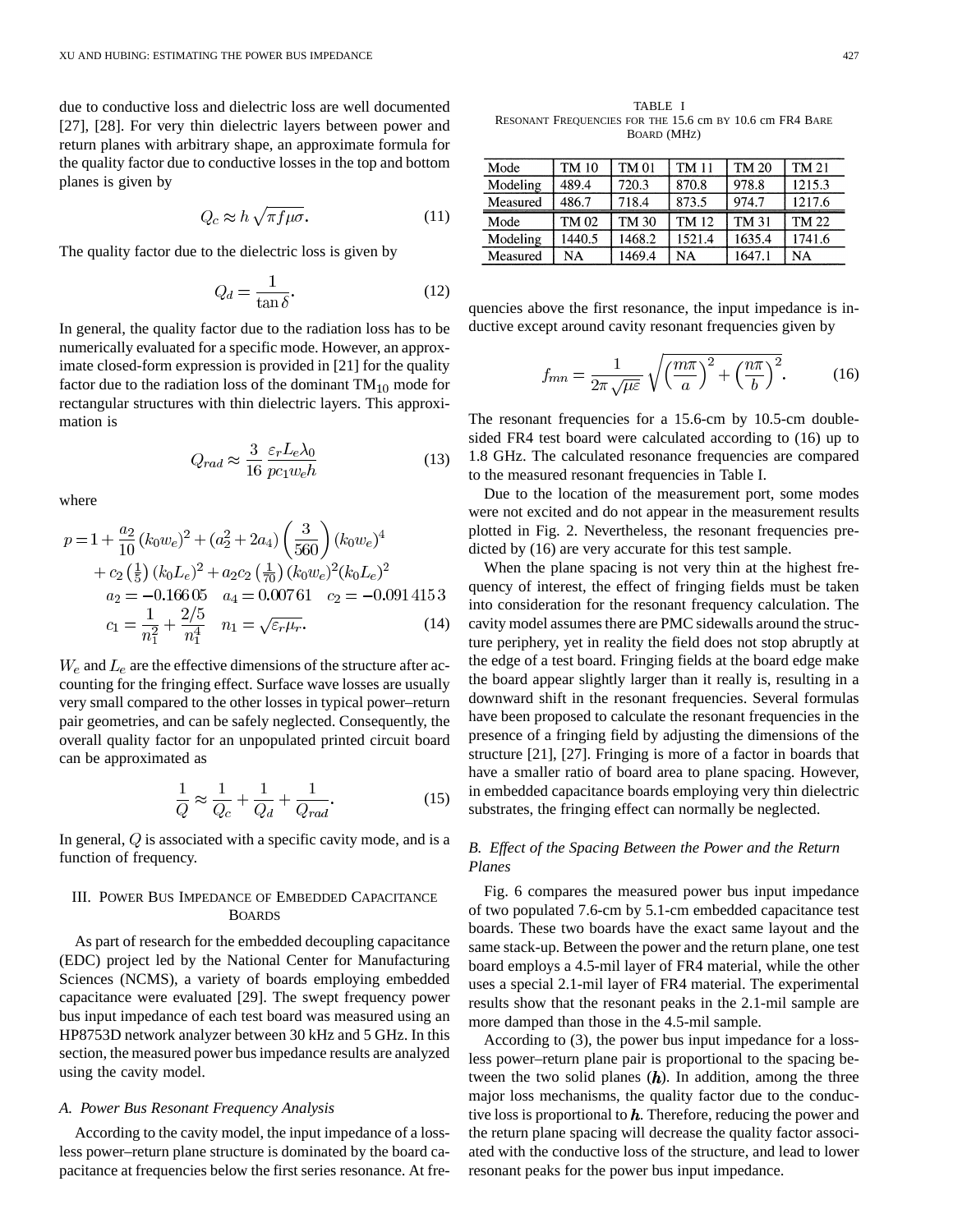

Fig. 6. Measured power bus input impedance of two 7.6-cm by 5.1-cm populated boards with different spacing between the power and the return planes.



Fig. 7. Cavity modeling results of the input impedance for three 15.6-cm by 10.6-cm FR4 double-side bare boards with different thickness.

The effect of the spacing between the power and return planes is further demonstrated in Fig. 7, which compares the cavity model estimates of the input impedance for three FR4 doublesided bare boards. All three boards are 15.6 cm by 10.6 cm and fed by SMA jacks at (4.6 cm, 2.6 cm). The spacing between the two solid planes for these three test boards is 30 mils, 10 mils, and 3 mils, respectively. According to the simulation results, the 3-mil sample has the lowest input impedance over the whole frequency range. In particular, as the spacing decreases from 30 mils to 3 mils, the magnitude of the power bus input impedance around the resonant frequency at 700 MHz drops from 14.3  $\Omega$ to 0.69  $\Omega$ . The decrease in the magnitude of these resonances is about 26 dB while the spacing decreased 20 dB. The thinnest test sample has the lowest impedance peaks due to the lower quality factor associated with the conductive loss in the planes.

TABLE II EMBEDDED CAPACITANCE MATERIALS EVALUATED IN THE STUDY

| Material    | Dielectric Composition                       | <b>Thickness</b> | ε.           | tanδ            |
|-------------|----------------------------------------------|------------------|--------------|-----------------|
| EC#1        | FR4 epoxy/glass                              | $\sim$ 2.1 mils  | $3.8 - 4.2$  | $0.015 - 0.02$  |
| EC#2        | Unsupported epoxy; ceramic powder filled     | $4.0$ mils       | $36 - 37$    | $0.01 - 0.02$   |
| <b>EC#3</b> | Unsupported polyimide; ceramic powder filled | 1.4 mils         | $11.6 - 12.$ | $0.008 - 0.012$ |
| EC#4        | Unsupported epoxy; ceramic powder filled     | $\sim 0.3$ mils  | $20 - 22$    | $0.01 - 0.1$    |

#### *C. Effect of the Board Dimensions*

Board dimensions determine the resonance frequencies of the power bus input impedance as indicated by (16). For a given frequency range, larger boards encounter more board resonances than smaller boards. But that does not necessarily suggest the power bus noise in a large board is more severe. The noise voltage may be excessive if a source harmonic happens to occur around a board resonance with high impedance. Therefore, it is desirable to ensure that all power bus resonances are sufficiently damped. Among the three major loss mechanisms, the quality factors due to the conductive and the dielectric loss do not depend on the board dimensions. The radiation loss decreases with increasing board dimensions. However, since embedded capacitance boards employ ultra-thin power–return plane pairs (usually less than 0.1 mm) for power distribution, the radiation from the board edge is generally not the dominant loss mechanism. As the result, the overall quality factor is relatively independent of the board dimensions for unpopulated boards.

#### IV. ANALYSIS OF THE QUALITY FACTOR

According to the cavity model discussed in Section II, the input impedance of a power–return plane pair around resonant frequencies is related to the quality factor of the structure. Higher loss in the power–return plane pair yields lower quality factors and lower resonant peaks in the input impedance. A detailed analysis of the quality factor for some typical embedded capacitance boards is performed in this section. Four types of commercially available embedded capacitance materials were evaluated. These materials are described in Table II. The relative permittivity and the loss tangent of each material listed in Table II were measured by NIST [29].

Since surface wave losses can be safely neglected in embedded capacitance boards, the overall quality factor is the combination of the quality factor due to the dielectric loss, the conductive loss and the radiation loss. To determine the dominant loss mechanism in embedded capacitance boards, these three partial quality factors were calculated for the dominant  $TM_{10}$ mode for some typical embedded capacitance test boards and their FR4 counterparts using  $(11)–(14)$ . The total quality factor for the  $TM_{10}$  mode of each test board was then calculated according to (15). The results are summarized in Table III.

The data in Table III shows that the radiation loss is relatively small compared to the dielectric loss and conductive loss for all test boards, i.e.,  $Q_{rad}$  is much higher than  $Q_d$  or  $Q_c$ . Consequently, radiation loss has little effect on the total quality factor for the  $TM_{10}$  mode. The quality factors due to the conductive loss and the dielectric loss are generally of the same order of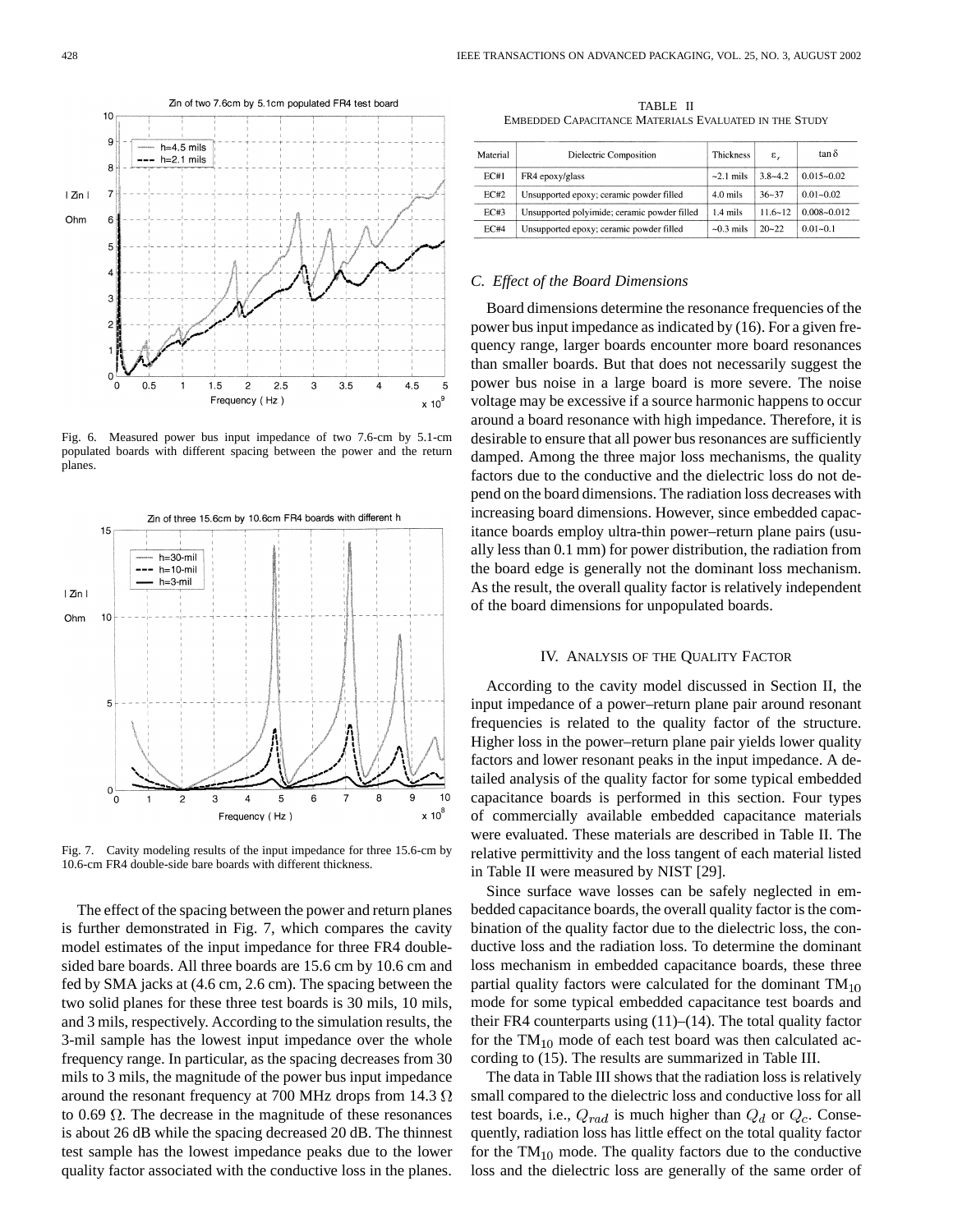TABLE III QUALITY FACTORS OF THE  $TM_{10}$  MODE FOR SOME EMBEDDED CAPACITANCE BOARDS

| Samples                         | fio   |       |       |               | Total          |
|---------------------------------|-------|-------|-------|---------------|----------------|
|                                 | (MHz) | $Q_d$ | $Q_c$ | $Q_{rad}$     |                |
| 7.6-cm by 5.1-cm 19.4-mil FR4   | 997   | 47.6  | 235.4 | 1582          | 39             |
| 7.6-cm by 5.1-cm 4.5-mil FR4    | 997   | 47.6  | 54.6  | 6819          | 25             |
| 15.7-cm by 10.6-cm 3.3-mil FR4  | 470   | 43.5  | 27.5  | 21312         | 17             |
| 23.8-cm by 21.8-cm 3.3-mil FR4  | 310   | 43.5  | 22.3  | 25265         | 15             |
| 7.6-cm by 5.1-cm 2.1-mil EC#1   | 1002  | 47.6  | 25.5  | 14302         | 17             |
| 15.7-cm by 10.6-cm 2.1-mil EC#1 | 482   | 41.7  | 17.7  | 29713         | 12             |
| 23.8-cm by 21.8-cm 2.1-mil EC#1 | 318   | 41.7  | 14.4  | 35790         | 11             |
| 7.6-cm by 5.1-cm 4-mil EC#2     | 328   | 66.2  | 27.8  | 7.17E+05      | 20             |
| 15.7-cm by 10.6-cm 4-mil EC#2   | 159   | 59.5  | 19.4  | $1.47E + 06$  | 15             |
| 23.8-cm by 21.8-cm 4-mil EC#2   | 104   | 54.9  | 15.7  | $1.77E + 06$  | 12             |
| 7.6-cm by 5.1-cm 1.4-mil EC#3   | 567   | 90.9  | 12.8  | $2.23E + 0.5$ | 11             |
| 15.7-cm by 10.6-cm 1.4-mil EC#3 | 277   | 122   | 9.0   | $4.36E + 0.5$ | 8              |
| 23.8-cm by 21.8-cm 1.4-mil EC#3 | 183   | 122   | 7.3   | $5.25E + 0.5$ | $\overline{7}$ |
| 7.6-cm by 5.1-cm 5-um EC#4      | 426   | 22.9  | 1.6   | $2.00E + 06$  | 1.5            |
| 15.7-cm by 10.6-cm 5-um EC#4    | 206   | 22.9  | 1.1   | $4.04E + 06$  | 1.1            |

Measured Zin of 7.6-cm by 5.1-cm 19.4-mil FR4 boards



Fig. 8. Measured power bus input impedance of 7.6-cm by 5.1-cm 19.4-mil FR4 boards: bare board versus populated version without discrete decoupling capacitors.

magnitude for these test boards. The loss mechanism that dominates depends on the thickness of the dielectric and the working frequency.  $Q_c$  is proportional to the thickness of the dielectric layer and proportional to the square root of the frequency, while  $Q_d$  is independent of thickness and nearly independent of frequency. For the closely spaced power–return plane structures used in the embedded capacitance boards, the conductive loss is the dominant factor especially at low frequencies. At higher frequencies and in boards with wider spacing between the power and the return planes, the quality factor is generally dominated by the dielectric loss of the material.

Besides the conductive, dielectric, and radiation loss, extra loss can be introduced by components mounted on a printed circuit board. This effect is demonstrated in Fig. 8, which illustrates the measured power bus input impedance of two 7.6-cm by 5.1-cm FR4 test boards up to 1.8 GHz. One is a bare board while the other is populated with components. Both boards have six layers with the power and the return plane on Layer 2 and Layer 5, respectively. This layer stack-up results a relatively wide 19.4-mil spacing between the power and the return planes.





Fig. 9. Measured power but input impedance of 15.6-cm by 10.6-cm 3.3-mil FR4 boards: bare board versus fully populated version without discrete decoupling capacitors.

The sharp peak below 100 MHz in the input impedance of the populated board is not a power bus resonance, but a resonance due to the interconnect inductance of the  $22-\mu$ F bulk decoupling capacitor and the interplane capacitance. Power bus resonances dominate both impedance curves above 500 MHz. The 3-dB quality factors of the first few power bus resonances are calculated from the experimental results and labeled in the plot. Compared with the bare board, the power bus resonances in the populated board are shifted and more damped. The quality factors of the populated board are less than 15, while the quality factors of the bare board are higher than 35.

Similarly, Fig. 9 compares the magnitudes of the measured power bus input impedance of two 15.6-cm by 10.6-cm FR4 boards. Both samples have the same layer stack-up with the power and the return planes next to each other. The spacing between these two planes is 3.3 mils. One test sample is densely populated with components while the other has no components. Again, the power bus input impedance of the densely populated board has a sharp peak below 100 MHz due to the board capacitance and the interconnect inductance of the 4 bulk decoupling capacitors. As labeled in Fig. 9, the quality factors of the power bus resonances in the fully populated board are around 6 to 8. They are much lower than the quality factors of the power bus resonances in the unpopulated sample. The addition losses introduced by equivalent series resistance (ESR) of components help to damp power bus resonances as shown in Figs. 8 and 9. For the 19.4-mil FR4 board and the densely populated 3.3-mil FR4 board, the dominant loss mechanism is the component loss rather than dielectric, conductive or radiation losses. However, the component loss introduced by the active components is not enough to completely eliminate power bus resonances in either example.

Fig. 10 compares the measured power bus input impedance of two 7.6-cm by 5.1-cm EC #2 boards with and without components. The spacing between the power and the return planes is 4.0 mils for both boards. Above 100 MHz, the input impedance curves of both boards are dominated by power bus resonances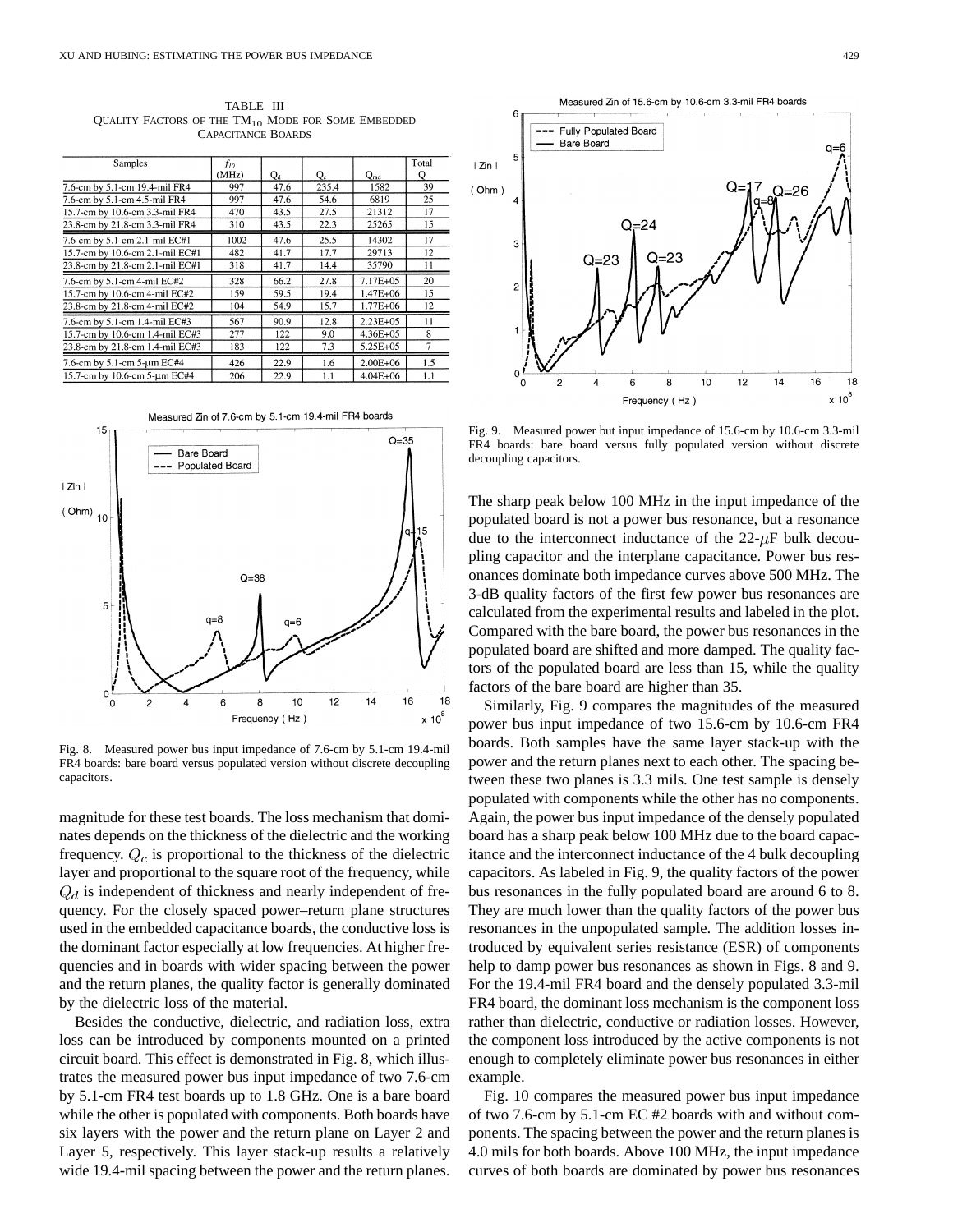Fig. 10. Measured power bus input impedance of 7.6-cm by 5.1-cm 4.0-mil EC #2 boards: bare board versus populated version.

Measured ZIn of 7.6-cm by 5.1-cm 0.2-mil EC #4 boards Я **Bare Board** Populated Board I Zin I  $\mathcal{P}$ Ohn  $1.5$  $0.5$  $\mathbf 0$ 8 10  $12$ 16 18  $\mathbf 0$  $14$  $x 10^8$ 

Fig. 11. Measured power bus input impedance of 7.6-cm by 5.1-cm 0.2-mil EC # 2 boards: bare board versus populated version.

along an upward slope. This slope is mainly due to the small  $(\sim 120 \text{ pH})$  inductance associated with the connection of the SMA jack to the power and the return plane of the board. The power bus input impedance curve of the populated board has a lower slope due to a smaller SMA connection inductance. As labeled in Fig. 10, the quality factors of the populated board are just a little smaller than the corresponding quality factors in the unpopulated board. The component loss only has marginal effect on power bus resonances for these 4.0-mil EC #2 boards.

Fig. 11 compares the power bus impedance of two 7.6-cm by 5.1-cm EC #4 boards with and without components. The spacing between the power and the return planes is about 0.2 mils for both boards. Again, the populated board has a smaller SMA connection inductance resulting in a lower slope in the power bus impedance curve. Power bus resonances in both curves are eliminated. As shown in Table III, the quality factor

Fig. 12. Measured power bus input impedance of 7.6-cm by 5.1-cm populated boards with various dielectric materials.

of unpopulated EC #4 is approaching 1, implying that the board is critically damped and exhibits no resonant peaks. The low overall quality factor is due to the low  $Q_c$ , which is due to the ultra-thin spacing (approximately 0.2 mils) between the power and the return planes in EC#4 test boards. The component loss is relatively unimportant in the 0.2-mil EC #4 boards.

According to Table III, all test boards employing embedded capacitance materials have lower quality factors (higher loss) than the corresponding FR4 versions for the dominant  $TM_{10}$  mode. Fig. 12 compares the measured power bus input impedance for five populated test boards with different dielectric materials [30]. All five boards have the exact same dimension, the same layout, and the same layer stack-up. The only difference is the dielectric material between the power and the return planes of the test boards. Sample 1 has a 4.5-mil layer of FR4; Sample 2 has a 2.1-mil layer of EC#1 (a thinner version of FR4); Sample 3 has a 1.4-mil layer of EC#3; Sample 4 has a 4-mil layer of EC#2; and Sample 5 has a 0.2-mil layer of EC#4. The power bus impedance of these test samples was calculated using the cavity model. The NIST measurements of the relative permittivity and the loss tangent were used in the calculations. Each board was fed by an SMA jack at (2.8 cm, 2.55 cm). The center conductor of the SMA jack had a radius of 28 mils. The modeling results are plotted in Fig. 13. A 120-pH inductance was added to the modeling results of each test sample to account for the SMA connection from board surface to the power plane layer. Since the cavity model only considers the bare power–return plane pair and neglects the effect of vias, fringing fields, and the radiation loss, the simulation results do not match the measurement results exactly. However, both plots show similar trends in the data.

According to the quality factor calculations, the FR4 sample should have the highest quality factor followed by the EC#1, EC#2, EC#3, and EC#4 samples, respectively. In both the measurement and the model results, the FR4 board exhibits significant peaks at power bus resonant frequencies. Several resonant peaks and nulls are also evident in the EC#1 impedance curve.



Measured Zin of 7.6-cm by 5.1-cm 4.0-mil EC#2 boards



 $\sqrt{2}$ 

Measured power bus input impedance results of 7.6cm by 5.1cm boards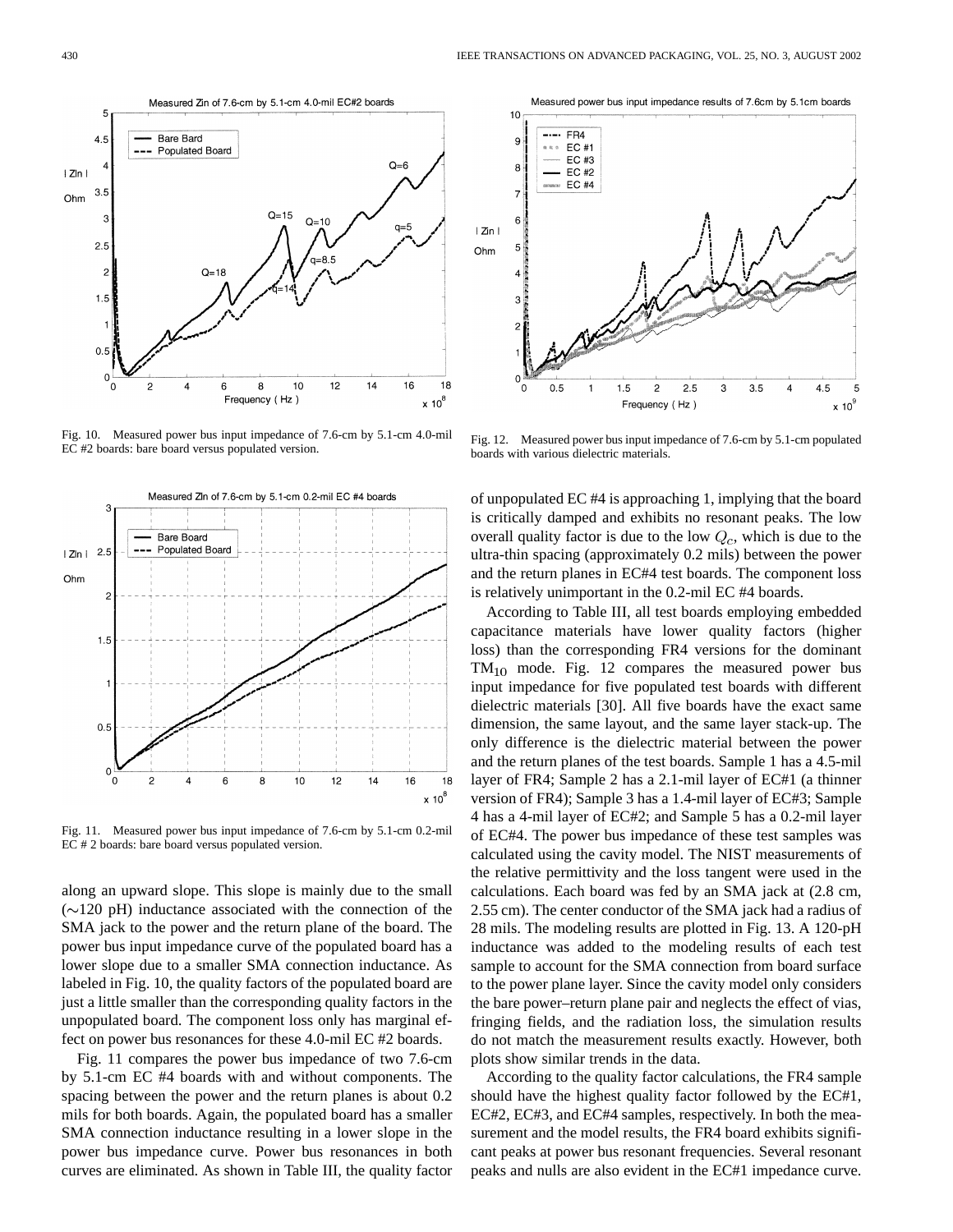

Fig. 13. Cavity modeling results of the power bus input impedance for 7.6-cm by 5.1-cm boards with various dielectric materials.

Ripples in the EC#2 and EC#3 impedance curves are less pronounced, and the EC#4 impedance curve is nearly a straight line corresponding to the lumped inductance of the SMA connection. Such behavior is predicted by the quality factor analysis of the power–return plane structure.

#### V. CONCLUSION

A simple cavity model was used to characterize closely spaced power–return plane pairs in embedded capacitance boards. The model was validated by power bus input impedance measurements. According to the cavity model, a critical factor affecting the power bus input impedance near resonant frequencies is the quality factor. Boards without sufficient loss will have very high resonant peaks in the power bus impedance. If a noise source harmonic falls near a board resonance that is not sufficiently damped, the power bus noise may be excessive.

Unpopulated printed circuit boards exhibit conductive, dielectric, radiation, and surface wave losses. The conductive loss and dielectric loss are usually more important than the other two loss mechanisms. The dominant loss mechanism depends on the thickness of the dielectric and the working frequency. When the spacing between the two solid planes is on the order of a skin depth in the copper, the conductive loss will dominate. Compared with those in unpopulated samples, the power bus resonances in the populated boards are generally shifted and further damped. The extra loss associated with active components on the board can be important in relatively widely-spaced  $($ >10 mils) or densely populated FR4 boards. However, the component loss was small relative to the copper loss in the planes for the embedded capacitance boards evaluated in this study.

Compared to PCB's with widely spaced power–return plane pairs, the resonant peaks of all embedded capacitance boards were significantly damped due to the conductive loss in the closely spaced power–return plane structure. The boards with a 0.2-mil spacing essentially eliminated all power bus resonances. In general, according to (11), power bus resonances will be essentially eliminated when the spacing between the power and the return planes is on the order of a skin depth in the copper.

#### **REFERENCES**

- [1] B. D. McCredie and W. D. Becker, "Modeling, measurement, and simulation of simultaneous switching noise," *IEEE Trans. Comp., Packag., Manufact. Technol. B*, vol. 19, pp. 461–472, Aug. 1996.
- [2] K. Lee and A. Barber, "Modeling and analysis of multichip module power supply planes," *IEEE Trans. Comp., Packag., Manufact. Technol. B*, vol. 18, pp. 628–639, Nov. 1995.
- [3] S. Radu and D. M. Hockanson, "An investigation of PCB radiated emissions from simultaneous switching noise," in *Proc. IEEE Int. Symp. Electromagn. Compat.*, Seattle, WA, Aug. 1999, pp. 893–898.
- [4] T. H. Hubing, J. L. Drewniak, T. P. Van Doren, and D. M. Hockanson, "Power bus decoupling on multiplayer printed circuit boards," *IEEE Trans. Electromagn. Compat.*, vol. 37, pp. 155–166, May 1995.
- [5] J. Sisler, "Eliminating capacitors from multi-layer PCB's," *Printed Circuit Design*, vol. 8, no. 7, pp. 14–23, Jul. 1991.
- [6] J. R. Howard, "Buried capacitance technology," in *Proceedings of theTechnical Program*. Edina, MN: Surface Mount International, Sept. 1992, pp. 547–555.
- [7] V. Ricchiuti, A. Orlandi, and G. Antonini, "Buried capacitance technology for power bus decoupling on high speed digital PCB's," in *Proc. 14th Int. Zurich Symp. Electromagn. Compat.*, Zurich, Switzerland, Feb. 2001.
- [8] M. Xu, T. H. Hubing, T. P. Van Doren, J. L. Drewniak, and R. E. DuBroff, "Modeling printed circuit boards with embedded decoupling capacitance," in *Proc. 14th Int. Zurich Symp. Electromagn. Compat.*, Zurich, Switzerland, Feb. 2001.
- [9] L. D. Smith, R. E. Anderson, D. W. Forehand, T. J. Pelc, and T. Roy, "Power distribution system design methodology and capacitor selection for modern CMOS technology," *IEEE Trans. Adv. Packag.*, vol. 22, pp. 284–291, Aug. 1999.
- [10] H. W. Johnson and M. Graham, *High-Speed Digital Design: A Handbook of Black Magic*. Englewood Cliffs, NJ: Prentice-Hall, 1993, ch. 8.
- [11] T. P. Van Doren, "Power bus noise estimation algorithm," UMR Electromagn. Compat. Lab. Rep., Rolla, MO, TR99-3-024, Mar. 1999.
- [12] B. J. Rubin and W. D. Becker, "The modeling of delta-I noise in high performance computer modules," in *Proc. Conf. Rec. 17th Asilomar Conf. Circuit, Syst., Comput.*, Pacific Grove, CA, Nov. 1983, pp. 445–452.
- [13] I. Novak, "Reducing simultaneous switching noise and EMI on ground/power planes by dissipative edge termination," *IEEE Trans. Adv. Packag.*, vol. 22, pp. 274–283, Aug. 1999.
- [14] J. Fan, J. L. Drewniak, H. Shi, and J. L. Knighten, "DC power-bus modeling and design with a mixed-potential integral equation formulation and circuit extraction," *IEEE Trans. Electromagn. Compat.*, vol. 43, pp. 426–436, Nov. 2001.
- [15] S. Van den Berghe, F. Olyslager, D. De Zutter, J. De Moerloose, and W. Temmerman, "Study of the ground bounce caused by power plane resonances," *IEEE Trans. Electromagn. Compat.*, vol. 40, pp. 111–119, May 1998.
- [16] Y. Ji and T. H. Hubing, "EMAP5: A 3-D hybrid FEM/MoM code," *Appl. Computat. Electromagn. Soc. J.*, vol. 15, no. 1, pp. 1–12, Mar. 2000.
- [17] Y. T. Lo, D. Solomon, and W. F. Richards, "Theory and experiment on microstrip antennas," *IEEE Trans. Antennas Propagat.*, vol. 27, pp. 137–145, Mar. 1979.
- [18] G. T. Lei, R. W. Techentin, and B. K. Gilbert, "High-frequency characterization of power/ground-plane structures," *IEEE Trans. Microwave Theory Tech.*, vol. 47, pp. 562–569, May 1999.
- [19] T. Okoshi, *Planar Circuits for Microwaves and Lightwaves*. Munich, Germany: Springer-Verlag, 1985, ch. 2.
- [20] Z. L. Wang, O. Wada, Y. Toyota, and R. Koga, "An improved closed-form expression for accurate and rapid calculation of power/ground plane impedance in multilayer PCBs," in *Proc. Symp. Electromagn. Theory*, Toyama, Japan, Oct. 2000, EMT-00-68.
- [21] K. Lee and W. Chen, *Advances in Microstrip and Printed Antennas*. New York: Wiley, 1997, ch. 5.
- [22] K. R. Carver and J. W. Mink, "Microstrip antenna technology," *IEEE Trans. Antennas Propagat.*, vol. AP-29, pp. 2–24, Jan. 1981.
- [23] S. Ramo and J. R. Whinnery, *Fields and Waves in Modern Radio*, 2nd ed. New York: Wiley, 1953, ch. 8.
- [24] A. Benalla and K. C. Gupta, "Faster computation of Z-matrices for rectangular segments in planar microstrip circuits," *IEEE Trans. Microwave Theory Tech.*, vol. MTT-34, pp. 733–736, Jun. 1986.